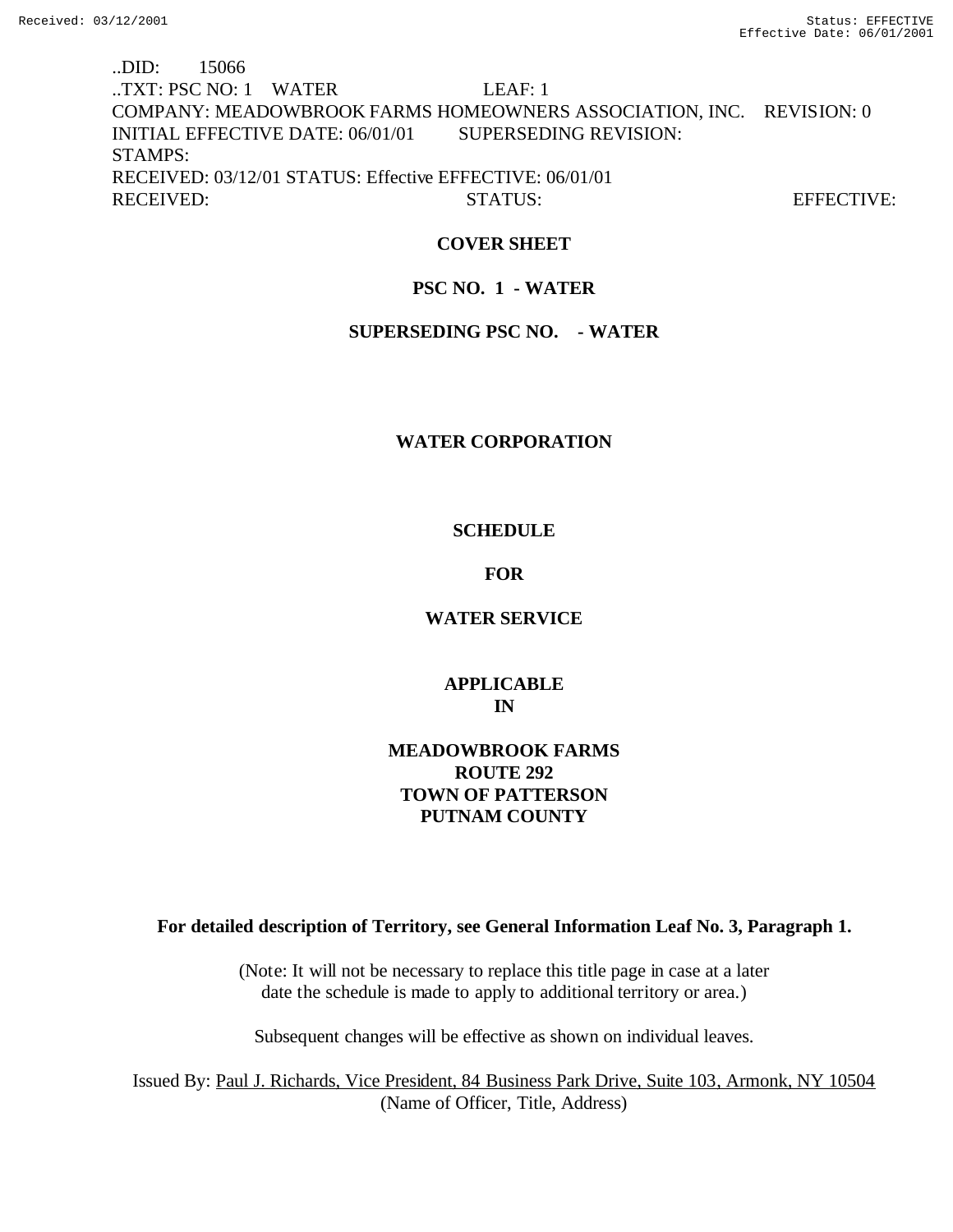..DID: 15073 ..TXT: PSC NO: 1 WATER LEAF: 2 COMPANY: MEADOWBROOK FARMS HOMEOWNERS ASSOCIATION, INC. REVISION: 0 INITIAL EFFECTIVE DATE: 06/01/01 SUPERSEDING REVISION: STAMPS: RECEIVED: 03/12/01 STATUS: Effective EFFECTIVE: 06/01/01

### **TABLE OF CONTENTS**

# **GENERAL INFORMATION LEAF NO.**

| 1.                                                                                                                                                                                   | <b>Territory</b>                                               | 3         |
|--------------------------------------------------------------------------------------------------------------------------------------------------------------------------------------|----------------------------------------------------------------|-----------|
| 2.                                                                                                                                                                                   | <b>Application for Water Service</b>                           | 3         |
| 3.                                                                                                                                                                                   | Deposits - Security                                            | 3         |
| 4.                                                                                                                                                                                   | Deposits - Interest                                            | 4         |
| 5.                                                                                                                                                                                   | Deposits - Return                                              | 4         |
| 6.                                                                                                                                                                                   | Deposits - Other                                               | 4         |
| 7.                                                                                                                                                                                   | <b>General Rules</b>                                           | $5 - 6$   |
| 8.                                                                                                                                                                                   | Metered Service                                                | $6 - 7$   |
| 9.                                                                                                                                                                                   | <b>Unmetered Service</b>                                       | 7         |
|                                                                                                                                                                                      | 10. Extension of Mains                                         | 7         |
|                                                                                                                                                                                      | 11. Discontinuance of Service - Non-payment                    | $7 - 8$   |
|                                                                                                                                                                                      | 12. Discontinuance of Service - Other                          | $8 - 9$   |
|                                                                                                                                                                                      | 13. Discontinuance of Residential Service - Special Procedures | 9         |
|                                                                                                                                                                                      | 14. Deferred Payment Agreements                                | 9         |
| 15.                                                                                                                                                                                  | <b>Complaint Handling Procedures</b>                           | 10        |
| 16.                                                                                                                                                                                  | <b>Restoration of Service</b>                                  | $10 - 11$ |
| 17.                                                                                                                                                                                  | <b>Interest on Customer Overpayments</b>                       | 11        |
|                                                                                                                                                                                      | 18. Regulation                                                 | 11        |
| <b>RATES</b><br>Service Classification No. 1<br>Issued By: Paul J Richards, Vice President, 84 Business Park Drive, Suite 103, Armonk, NY 10504<br>(Name of Officer, Title, Address) |                                                                | 12        |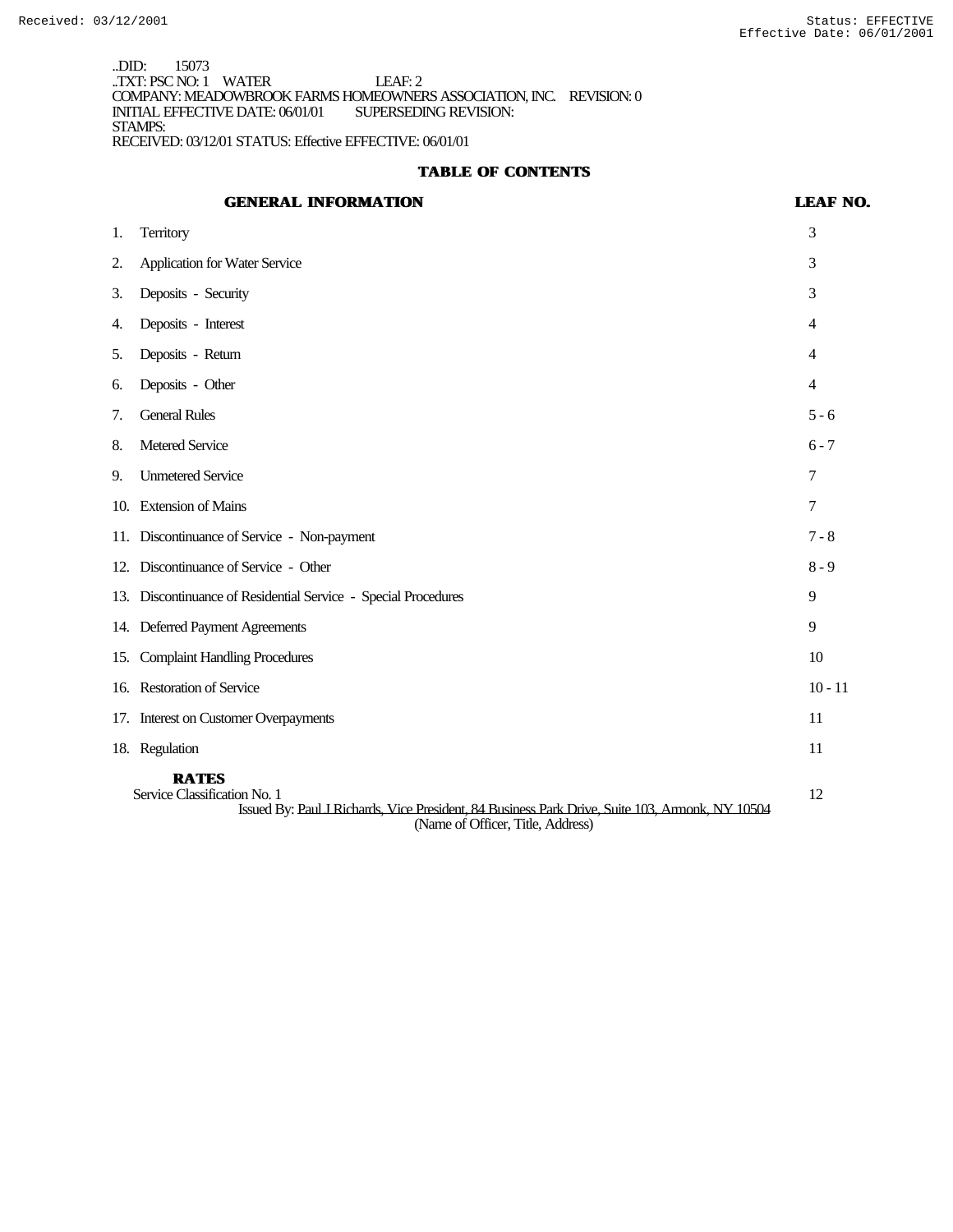..DID: 15074 ..TXT: PSC NO: 1 WATER LEAF: 3 COMPANY: MEADOWBROOK FARMS HOMEOWNERS ASSOCIATION, INC. REVISION: 0 INITIAL EFFECTIVE DATE: 06/01/01 STAMPS: RECEIVED: 03/12/01 STATUS: Effective EFFECTIVE: 06/01/01

#### **GENERAL INFORMATION**

1. Territory (County, Town, Development, Streets, etc.)

 MEADOWBROOK FARMS ROUTE 292 TOWN OF PATTERSON PUTNAM COUNTY

- 2. Application for Water Service
	- A. Written application for service may be required.
	- B. A separate application may be required for each premises.
	- C. Premises may be subject to inspection by the company.
	- D. Applications need not be accepted from customers with charges due on any water accounts with the company. The company must accept an application if the customer enters into a deferred payment agreement.
	- E. Service pipe installations are subject to company approval.
- 3. Deposits Security
	- A. As a condition of receiving service, the company may require a deposit from customers that are delinquent (having a bill remaining unpaid 23 days from the date mailed), seasonal, short term or temporary or who have had service terminated for non-payment during the preceding 6 months. In addition, a deposit may also be required from a non-residential customer whose credit has not been established with the company. A delinquent customer shall be provided with a written notice 20 days before the deposit is assessed which states that failure to make timely payments will permit the company to require a deposit from such customer.
	- B. Deposits from applicants and customers may not exceed two times the estimated average monthly bill for a calendar year, except in the case of customers whose usage varies widely where deposits may not exceed twice the average monthly bill for the peak season.
	- C. The company shall perform an annual review of the billing history of every customer who has a deposit with the company to assure that a deposit is still required under (3A) above and that the amount of the deposit conforms with (3B) above. The company reserves the right to review the deposit at any time. If a review shows that the deposit held falls short of the amount the company may require by 25 percent or more, the company may require the payment of an additional amount. If a review shows that the deposit held exceeds the amount required by 25 percent or more, the company shall refund the excess to the customer. The customer may request a downward revision of the deposit.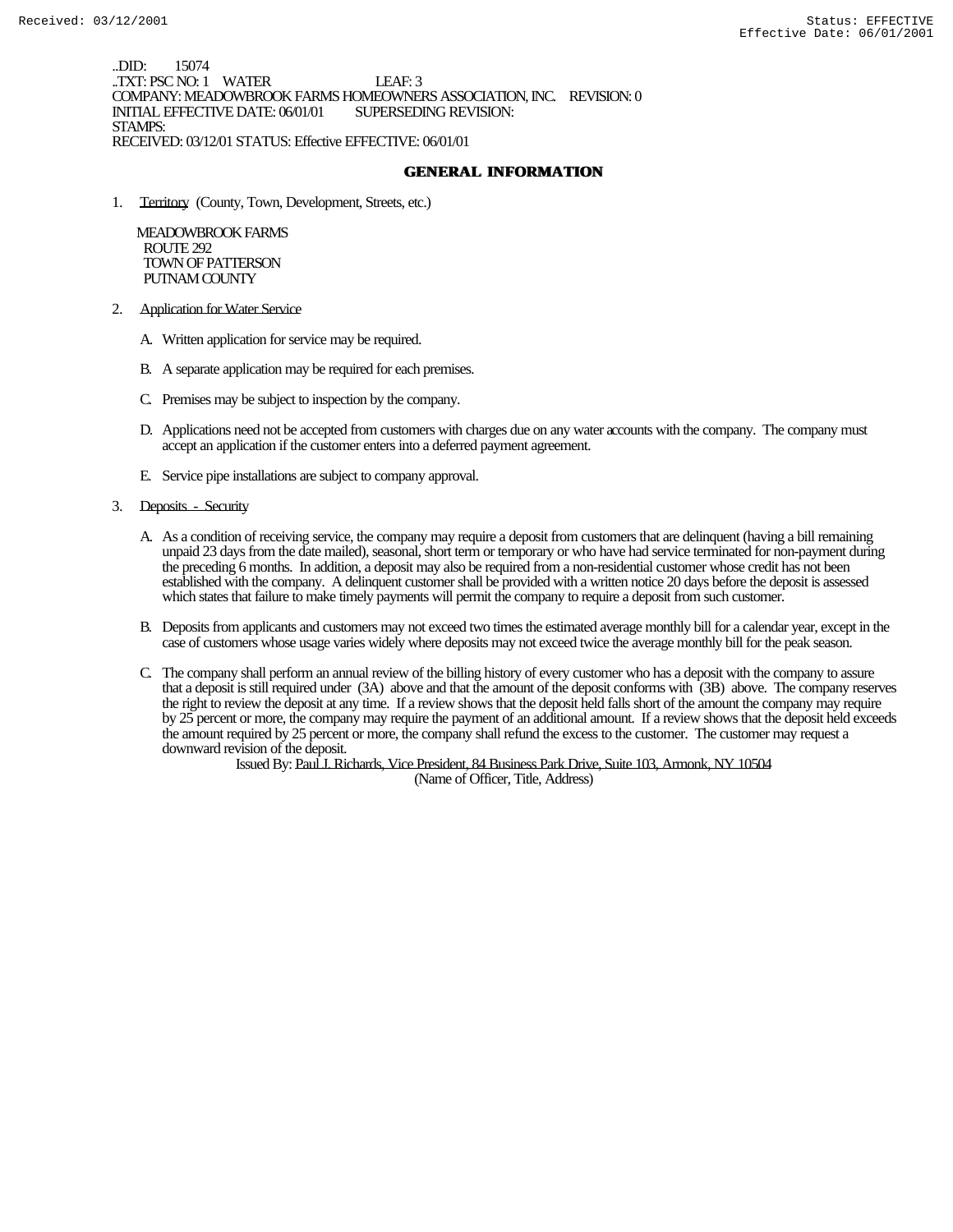..DID: 15075 ..TXT: PSC NO: 1 WATER LEAF: 4 COMPANY: MEADOWBROOK FARMS HOMEOWNERS ASSOCIATION, INC. REVISION: 0 INITIAL EFFECTIVE DATE: 06/01/01 STAMPS: RECEIVED: 03/12/01 STATUS: Effective EFFECTIVE: 06/01/01

#### **GENERAL INFORMATION**

4. Deposits - Interest

Every deposit shall earn simple interest at the rate per annum prescribed by the Public Service Commission. The interest must be paid to customers when the deposit is returned. If the deposit has been held for 12 consecutive months or more, the interest must be credited to the customer no later than the first bill rendered after the next succeeding first day of October and at the end of each succeeding 12 month period.

- 5. Deposits Return
	- A. The company shall return to a customer a deposit or portion of a deposit and all interest thereon no more than 30 days after:
		- (1) the day the account is closed and all bills are paid; or
		- (2) the date of the first bill for service rendered after a 12 month period during which time the customer was not delinquent, provided there is no other basis for the company to request a deposit; or
		- (3) a review of the deposit shows that a reduction of the deposit is warranted.
	- B. A deposit or portion of a deposit plus interest thereon that is subject to return may be credited to the customer's account in the amount of any outstanding charges. If any balance remains, a refund check shall be issued.
- 6. Deposits Other
	- A. In the event that the applicant desires service for a trailer or other non-permanent structure, he shall deposit with the company all costs of the connection of such service. Said deposit shall bear simple interest as required above and shall be refunded at the end of 10 years, or sooner in the event that a permanent structure for such service connection is completed.
	- B. The company may also require deposits from customers to guarantee future payments as set forth in lawn sprinkler, main extension, or other forms of contracts which are in a form approved by the Public Service Commission. The interest rates for these deposits will be the same as the interest rates for security deposits and such interest will be credited to the customer as prescribed by Commission rules.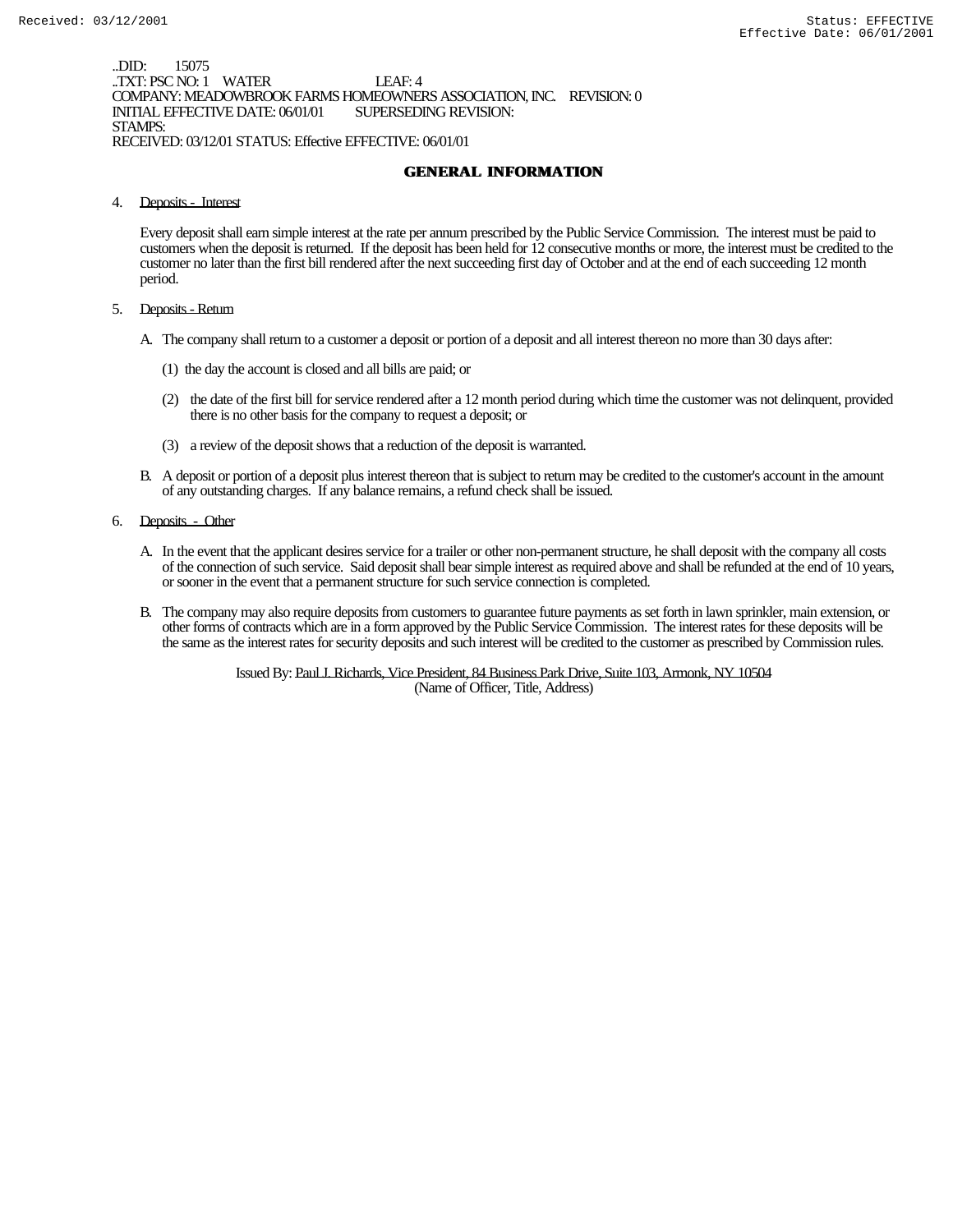..DID: 15076 ..TXT: PSC NO: 1 WATER LEAF: 5 COMPANY: MEADOWBROOK FARMS HOMEOWNERS ASSOCIATION, INC. REVISION: 0 INITIAL EFFECTIVE DATE: 06/01/01 STAMPS: RECEIVED: 03/12/01 STATUS: Effective EFFECTIVE: 06/01/01

#### **GENERAL INFORMATION**

- 7. General Rules
	- A. Customers must provide 10 days' written notice prior to the date on which termination of service is requested or prior to a change of occupancy, until which date the customer will be responsible for payment of service.
	- B. Fire hydrants shall not be used without the written permission of the company or unless in conformance with filed fire protection tariff provisions.
	- C. The company will not be liable for damage resulting from the presence of its facilities, supply, or use of water service, except damage resulting from gross negligence of the company.
	- D. The company may shut off water in its mains to make repairs and extensions. Where possible, proper advance notice will be made to customers affected.
	- E. The use of water for sprinkling, swimming pools, or other less essential uses may be restricted or prohibited where such use may unreasonably reduce the adequacy of service for other domestic purposes.
	- F. There must be a separate service for each premises.
	- G. Installation of service pipes and mains will not normally be made when the ground is frozen.
	- H. The customer is responsible for service pipes and plumbing within the property line. Any plumbing work done on the customer's service pipe is subject to approval by the company. No underground work shall be covered up until it has been inspected and approved by the company.
	- I. All leaks on customer premises or the customer portion of the service pipe must be repaired as soon as possible.
	- J. All mains, services (up to the property line) and other water system facilities will be maintained and replaced by the company.
	- K. The company will supply water in the distribution system at pressures between 20 and 100 pounds per square inch (psi) and will strive, where practicable, to maintain a normal working pressure of 60 psi with a minimum of 35 psi. If the company makes changes to its system which cause the pressure to increase to over 100 psi to existing customers, the company will be responsible for the first installation of the necessary equipment in the customer's premises. From that point on the equipment will be considered part of the customer's internal plumbing and the customer will be responsible for its maintenance or replacement. If a water pressure reducing valve, in the customer's or applicant's opinion, is necessary or desired to safeguard the plumbing, it is the customer's or applicant's responsibility to purchase, install and maintain this equipment. Where a pressure reducing valve is used it is also advisable to install a suitable pressure relief valve. All installations will comply with the local building codes and standards and are considered a part of the customer's internal plumbing.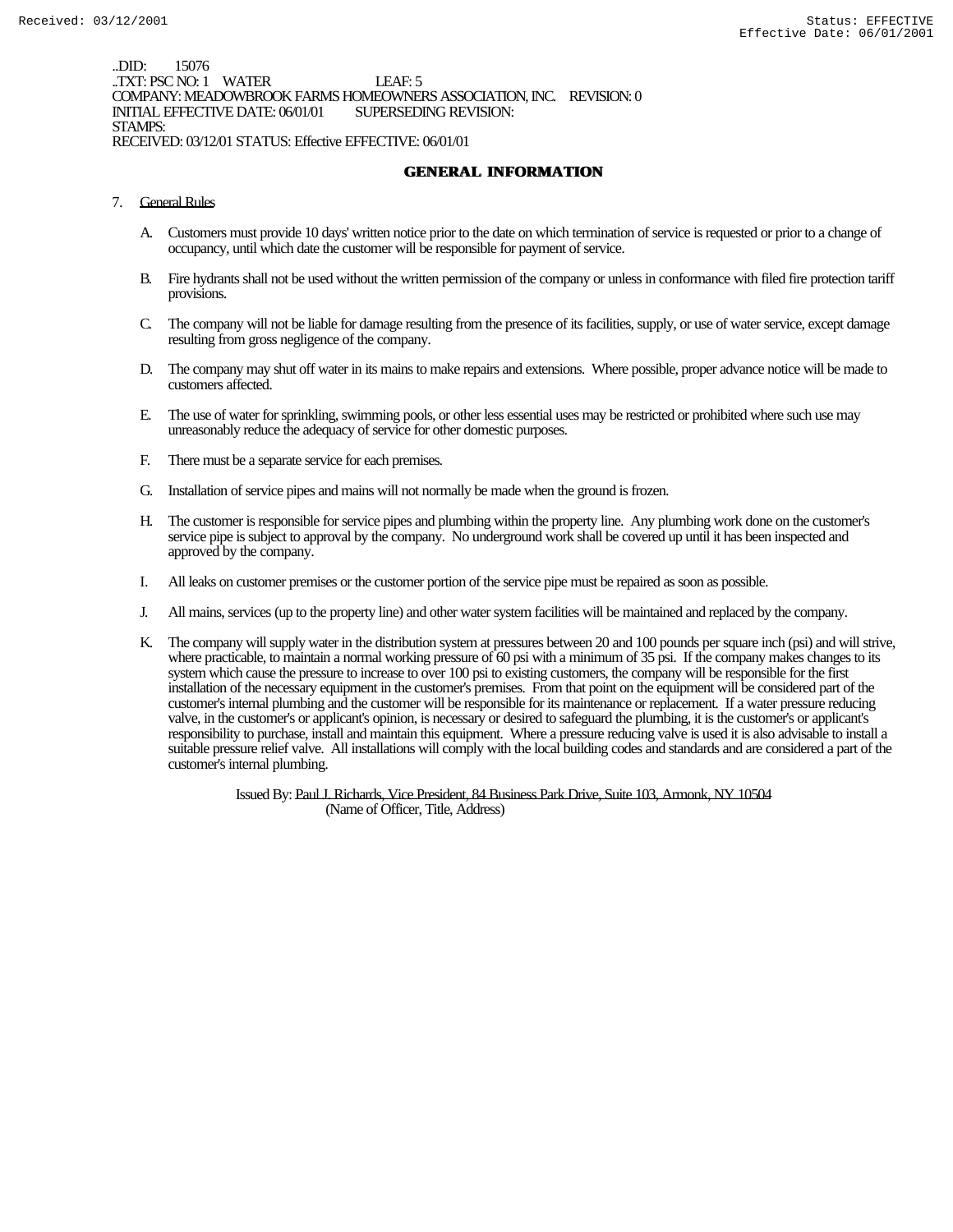..DID: 15077 ..TXT: PSC NO: 1 WATER LEAF: 6 COMPANY: MEADOWBROOK FARMS HOMEOWNERS ASSOCIATION, INC. REVISION: 0 INITIAL EFFECTIVE DATE: 06/01/01 STAMPS: RECEIVED: 03/12/01 STATUS: Effective EFFECTIVE: 06/01/01

#### **GENERAL INFORMATION**

- L. Where an applicant is seeking service at an elevation or gradient which could not otherwise be adequately serviced by existing plant, the company will require that the applicant bear the additional cost of providing such extraordinary service, or in the alternative, require the applicant to purchase, install and maintain the necessary special equipment, such as a hydro-pneumatic system, needed to serve the premises. The installation of a hydro-pneumatic system as part of the customer's internal plumbing may be subject to approval of the Health Department and should comply with local building codes and standards.
- M. Cross connections to water sources other than the company's or with other facilities are strictly prohibited. Customers must, at their expense, install and maintain such backflow prevention devices as may be required by the company in accordance with good water works practice or applicable laws or regulations.
- N. Customers must permit company representatives to enter their premises on reasonable request for purposes relating to the operation and maintenance of the company's system, including inspection of the customer's and the company's facilities, installation, reading, testing, replacement and removal of meters, and terminating and restoring service.
- O. No person shall maliciously, willfully or negligently break, damage, destroy, uncover, deface, block access to or tamper with any pipe, valve, meter, structure, appurtenance or equipment which is a part of the water works system.
- 8. Metered Service (if applicable and provided for in Service Class No. \_ or Nos. \_)
	- A. A meter of a type approved by the Commission is required for each premises.
	- B. The company will furnish, install, and maintain the meter. Unless the meter register is set at zero, the company shall attach a tag with the date and meter dial reading at the time of installation.
	- C. The customer will provide a location for the meter acceptable to the company and will be responsible for the cost of repairing damage resulting from human interference, frost, backflow of hot water, or other such causes.
	- D. Where the company agrees it is necessary to set a meter outside the building, it shall be installed at the expense of the customer in a pit acceptable to the company which is both water-tight and frostproof. The cover of the pit shall be fastened with a convenient locking device. Where the distance from the property line to the front wall of the building is greater than 75 feet, the company may require that the meter be set in a pit at or near the property line. If the pit is to be installed on property not owned or controlled by the customer, written consent of the owner of the property shall be obtained prior to the installation.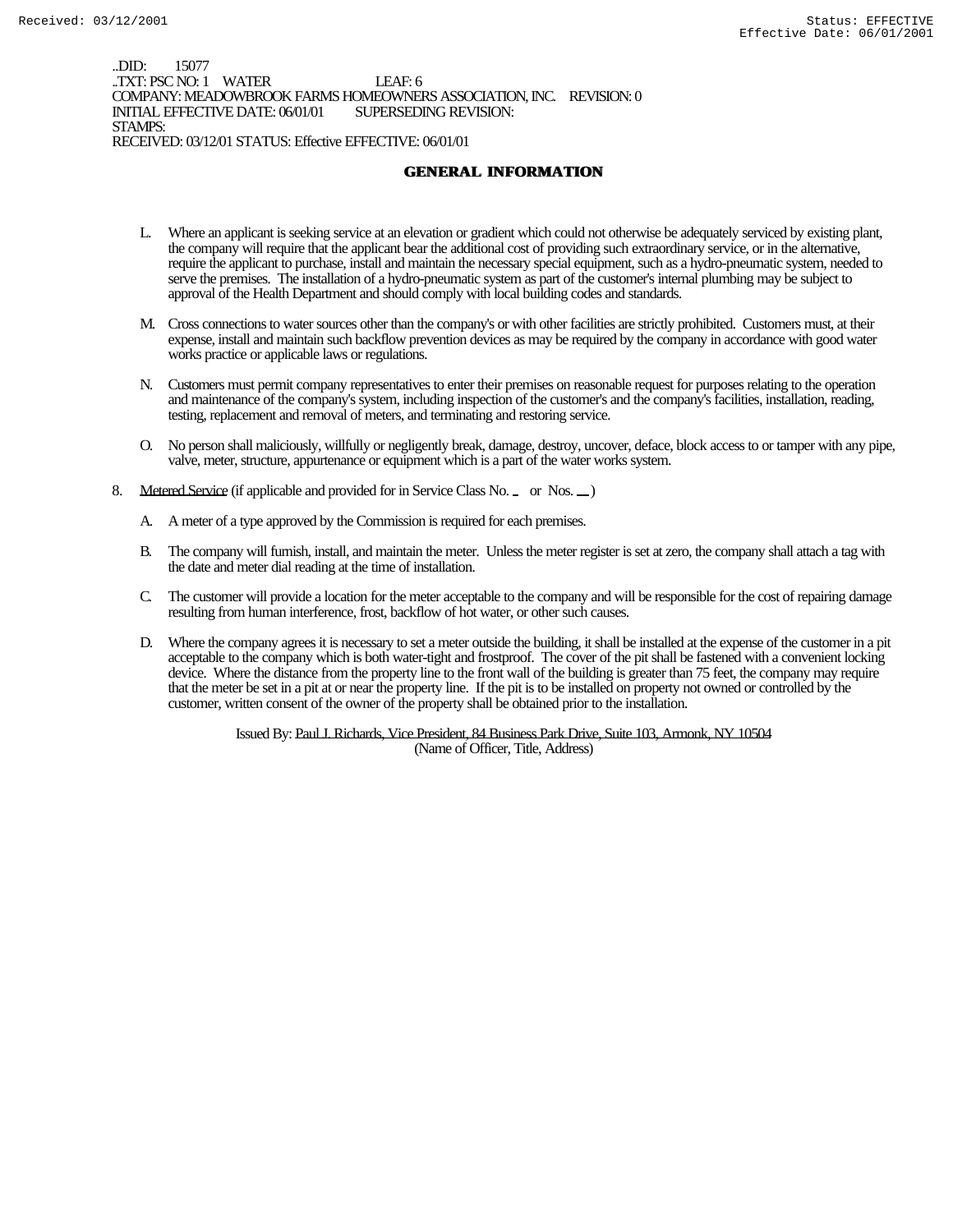..DID: 15067 ..TXT: PSC NO: 1 WATER LEAF: 7 COMPANY: MEADOWBROOK FARMS HOMEOWNERS ASSOCIATION, INC. REVISION: 0 INITIAL EFFECTIVE DATE: 06/01/01 SUPERSEDING REVISION: STAMPS: RECEIVED: 03/12/01 STATUS: Effective EFFECTIVE: 06/01/01

#### **GENERAL INFORMATION**

- E. The company reserves the right to remove, test, and replace the meter.
- F. The company shall afford the customer an opportunity to verify the final reading of any water meter removed from the premises and obtain the customer's signature on a meter removal card which shows the date removed and the reading.
- G. Meters will be tested in conformance with rules of the Public Service Commission. In the case of a disputed account involving the accuracy of the meter, the company will have the meter tested upon the request of the customer. Should the customer request to have a second meter test within 1 year, the customer will be responsible for the actual cost incurred to have the meter tested including the cost to remove the meter, payable in advance to the company. This fee will be refunded if the meter's final weighted average is found to register in excess of 100 percent. Adjustments in bills for over-registration of the meter will be made in accordance with the current rules of the Public Service Commission.
- H. Bills will show meter readings and the dates read.
- I. Bills will be reasonably estimated where a meter has been inaccessible and will be so indicated on the bill.
- J. Where a meter has ceased to register or its percentage of accuracy cannot be determined, an estimated bill for the current period may be rendered. For all other periods the bill shall be the minimum applicable charge.
- 9. Unmetered Service (if applicable and provided for in Service Class No.  $1$  or Nos.  $)$

All applicable provisions of this tariff shall apply.

10. Extension of Mains

Mains will be extended in conformance with Commission Rules and Regulations found in 16 NYCRR, Part 501.

11. Discontinuance of Service - Non-Payment

 Service may be discontinued under the following provisions: for non-payment of any amount due for water supplied, for failure to make any payment due under a deferred payment agreement or for meter repairs (see Section 8C), for failure to post a required deposit or for failure to pay any fee or charge accruing under the contract or tariff.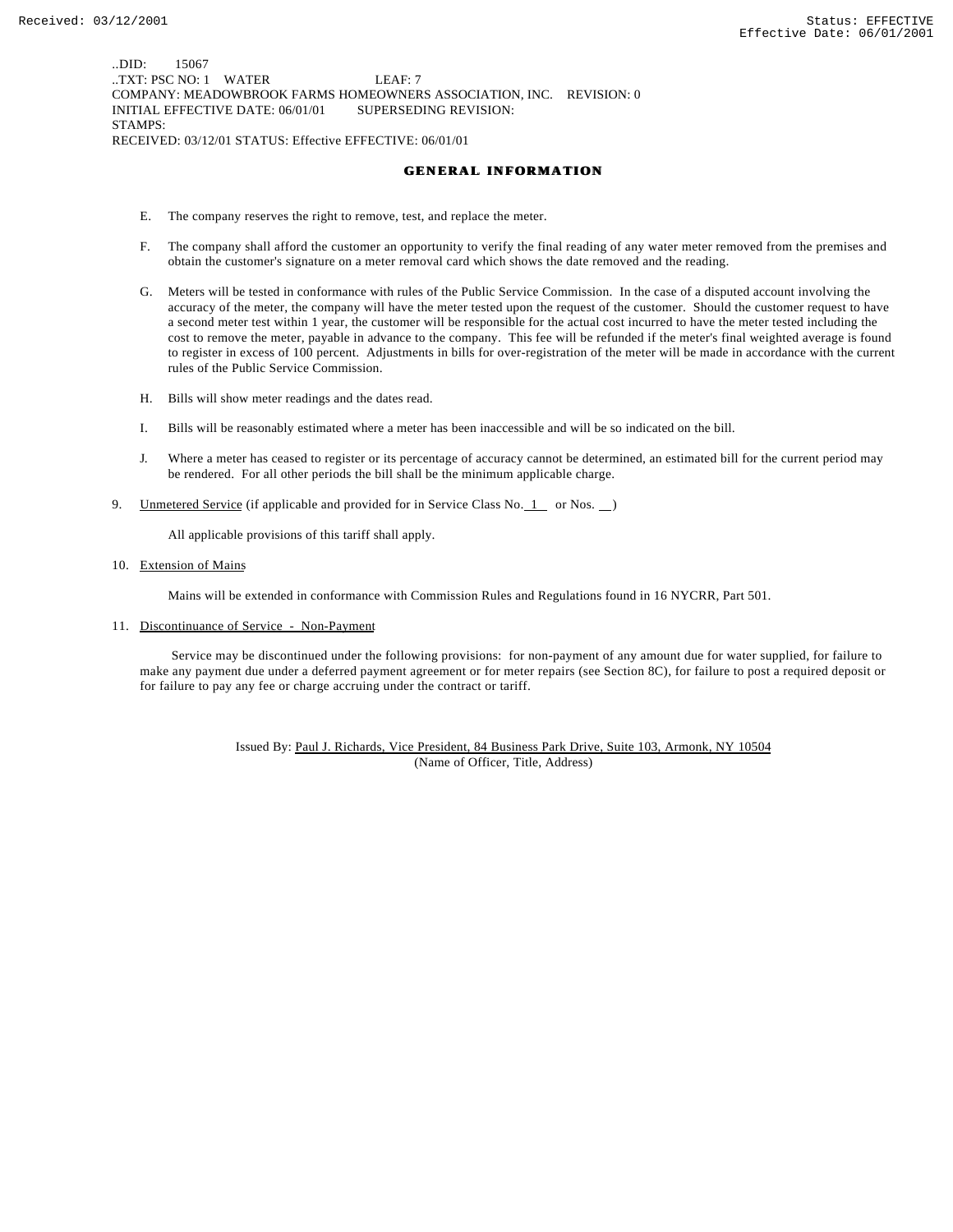..DID: 15068 ..TXT: PSC NO: 1 WATER LEAF: 8 COMPANY: MEADOWBROOK FARMS HOMEOWNERS ASSOCIATION, INC. REVISION: 0 INITIAL EFFECTIVE DATE: 06/01/01 SUPERSEDING REVISION: STAMPS: RECEIVED: 03/12/01 STATUS: Effective EFFECTIVE: 06/01/01

#### **GENERAL INFORMATION**

- A. A bill not paid within 23 days of mailing is considered delinquent, and the company may discontinue service after complying with 16 NYCRR, Part 533 which requires: (1) 15 days written notice if served personally, or (2) 15 days after a registered letter containing such notice has been signed or refused, or (3) 18 days after mailing written notice in a post-paid wrapper. Service will not be reestablished until payment of all proper arrears, charges and deposits is made or a deferred payment agreement is entered into. Receipt of a subsequently dishonored negotiable instrument in response to a notice of discontinuance shall not constitute payment of the customer's account and the company shall not be required to issue additional notice prior to discontinuance. There will be a charge for processing all returned checks equal to the bank charge plus a handling fee of \$5.00 (not to exceed the maximum allowed by section 5-328 of General Obligations Law).
- B. The company will not discontinue service to residential premises for non-payment of bills on a Friday, Saturday, Sunday, public holiday (as defined in General Construction Law), or on a day on which the utility's main office is closed. Discontinuance can only take place from Monday to Thursday between the hours of 8 a.m. and 4 p.m.
- C. The company will not discontinue service for non-payment of bills to any person or entity receiving public assistance if the payment for such service is to be paid directly by the Department of Social Services or by the local Social Services representatives.

12. Discontinuance of Service - Other

- A. Service rendered under any application, contract or agreement may be discontinued by the company after reasonable notice for any of the following reasons:
	- (1) For willful or indifferent waste of water due to any cause or for non-authorized use of water.
	- (2) For failure to protect from damage the meter and connection, or for failure to protect and maintain the service pipe or fixtures on the property of the customer in a condition satisfactory to the company.
	- (3) For tampering with any meter, connections, service pipe, curb cock, seal or any other appliance of the company controlling or regulating the customer's water supply.
	- (4) For failure to provide the company's employees reasonable access to the premises supplied, or for obstructing the way of ingress to the meter or any other appliances controlling or regulating the customer's water supply.
	- (5) In case of vacancy of the premises.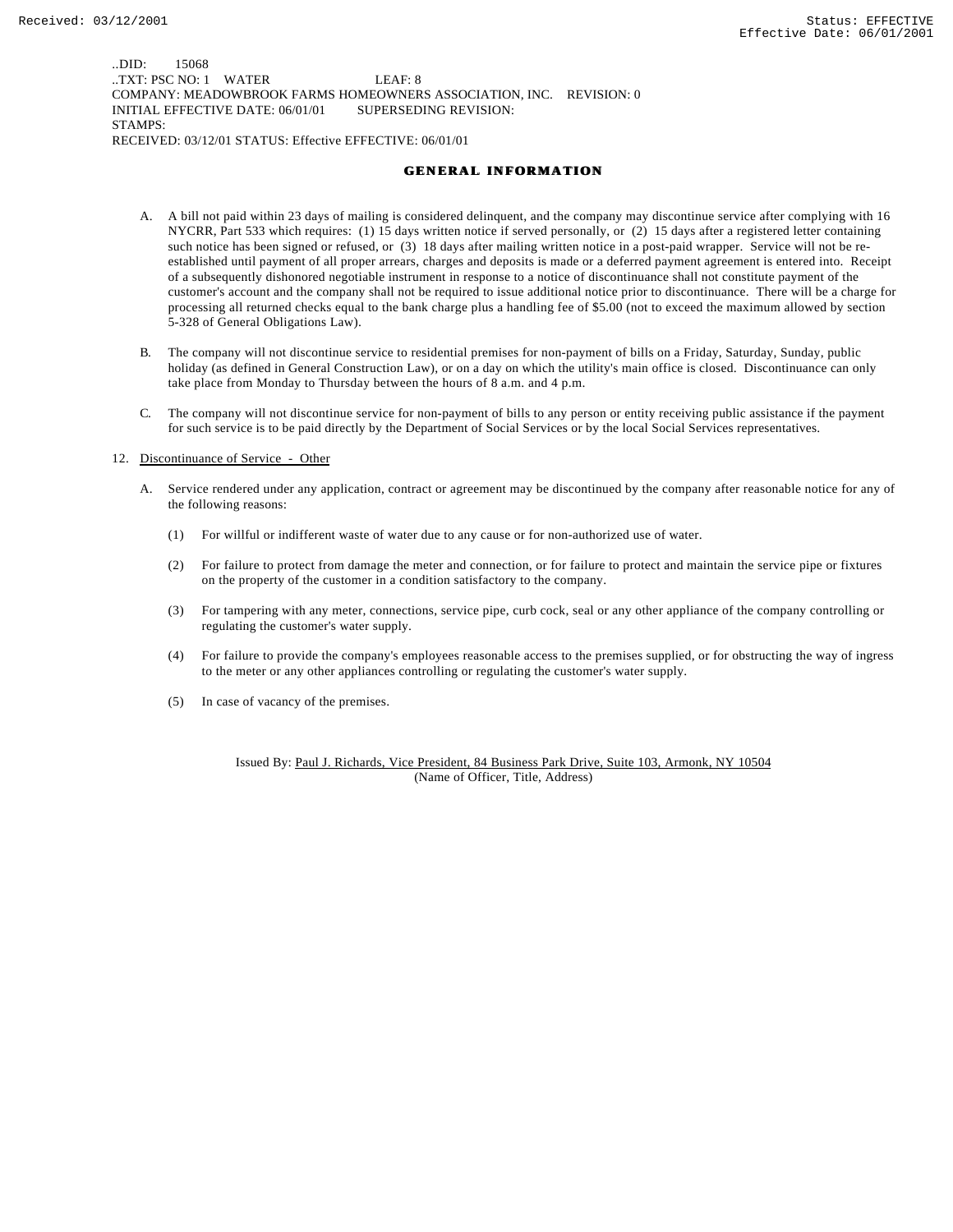..DID: 15069 .TXT: PSC NO: 1 WATER LEAF: 9 COMPANY: MEADOWBROOK FARMS HOMEOWNERS ASSOCIATION, INC. REVISION: 0 INITIAL EFFECTIVE DATE: 06/01/01 STAMPS: RECEIVED: 03/12/01 STATUS: Effective EFFECTIVE: 06/01/01

**GENERAL INFORMATION**

- (6) For cross connections.
- (7) For submetering or reselling water.
- (8) For non-compliance with water usage restrictions.
- (9) For violation of any rule or regulation of the company as filed with the Public Service Commission, provided such violation affects the reliability or integrity of the water system.
- B. Written notice of discontinuance of service shall contain the information required by 16 NYCRR Section 533.3 and will be given except in those instances where a public health hazard exists.
- C. The company may, at any time, temporarily discontinue water service in case of accident, or for the purpose of making connections, alterations, repairs, changes, etc.
- D. Except as stated in the preceding paragraph, or in the case of a violation that threatens the integrity of the water system, the company shall not discontinue service to any customer on a Friday, Saturday, Sunday, Public Holiday or on a day when the company is not open for business. Public Holiday shall refer to those holidays defined in the General Construction Law.

#### 13. Discontinuance of Residential Service - Special Procedures

 If termination of service would result in serious impairment to health and safety, the company must delay the termination of service or, if service has already been terminated, must restore service, for thirty days under the following conditions:

- A. all occupants are either blind, disabled, 62 years of age or older or 18 years of age or under;
	- B. a medical emergency exists; or
	- C. if heating would be affected between November 1 and April 1.

 It is the customer's responsibility to notify the company that such conditions exist and to provide any required documentation. The company may require that the customer make appropriate arrangements to pay any arrears as well as pay current bills.

#### 14. Deferred Payment Agreements

 In addition to those circumstances in Section 13, the company will consider granting customers reasonable payment terms in cases where a customer is threatened with termination of service, or where the company has issued a backbill to a customer. Any such agreement may require the customer to make a reasonable down payment, and to pay current bills when issued.

Issued By: Paul J. Richards, Vice President, 84 Business Park Drive, Suite 103, Armonk, NY 10504

(Name of Officer, Title, Address)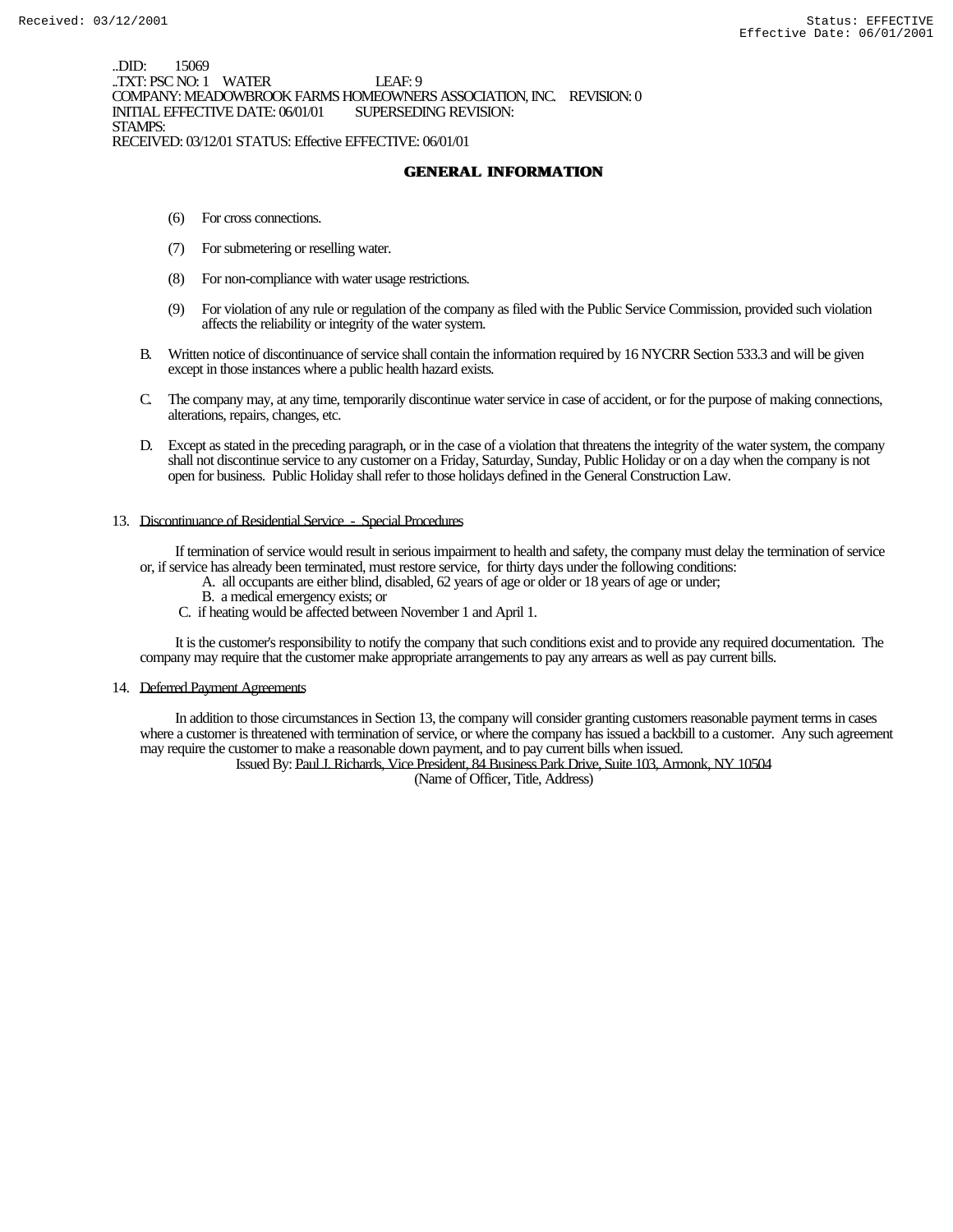# ..DID: 15070 ..TXT: PSC NO: 1 WATER LEAF: 10 COMPANY: MEADOWBROOK FARMS HOMEOWNERS ASSOCIATION, INC. REVISION: 0 INITIAL EFFECTIVE DATE: 06/01/01 SUPERSEDING REVISION: STAMPS: RECEIVED: 03/12/01 STATUS: Effective EFFECTIVE: 06/01/01

# **GENERAL INFORMATION**

# 15. Complaint Handling Procedures

- A. The company will promptly investigate and evaluate all complaints received from customers regarding bills for service rendered or required deposits. The results of the company's findings will be reported to the customer. During the period of investigation and evaluation, service will not be discontinued, nor shall a new notice of termination be issued, provided, however, that the customer will be required to pay the undisputed portion of any balance due, which may include bills for current usage.
- B. After the completion of such an investigation, if the company determines that the disputed service has been rendered, or that the disputed charge or deposit is proper in whole or in part, the company may require that the full bill or deposit be paid. Appropriate notices of the determination shall be given to the customer, and where notice of discontinuance of service was previously sent, or is served with the determination, such notice shall include a statement advising the customer of the availability of the Commission's complaint handling procedures, including the address and telephone number of the Department's Consumer Services Division. Where prior notice of discontinuance was sent, company procedure provides for discontinuance of service if customer fails to pay the proper amount due and owing within 5 days after notice of the company determination was served personally on the customer or at least 8 days after mailing of the notice. Under no circumstances will discontinuance of service occur if so precluded by the Commission.
- C. In situations where the complaint procedures of the Commission have been invoked and it is determined that the disputed service has been rendered or that the disputed charge or deposit is proper and prior notice of discontinuance was sent, a customer's service will not be discontinued for failure to pay the amount found due and owing until at least 5 days after notice of the Commission's determination, where personal service is made, or at least 8 days after mailing of such a notice.

# 16. Restoration of Service

 A charge will be made to restore service after discontinuance at the member's request, for nonpayment or for violation of these rules.

 This charge or charges will be a rate agreed upon by the members of the Association and will appear on all written notices of discontinuation of service. Any member has the right to request that the Department of Public Service investigate the charges. Issued By: Paul J. Richards, Vice President, 84 Business Park Drive, Suite 103, Armonk, NY 10504

(Name of Officer, Title, Address)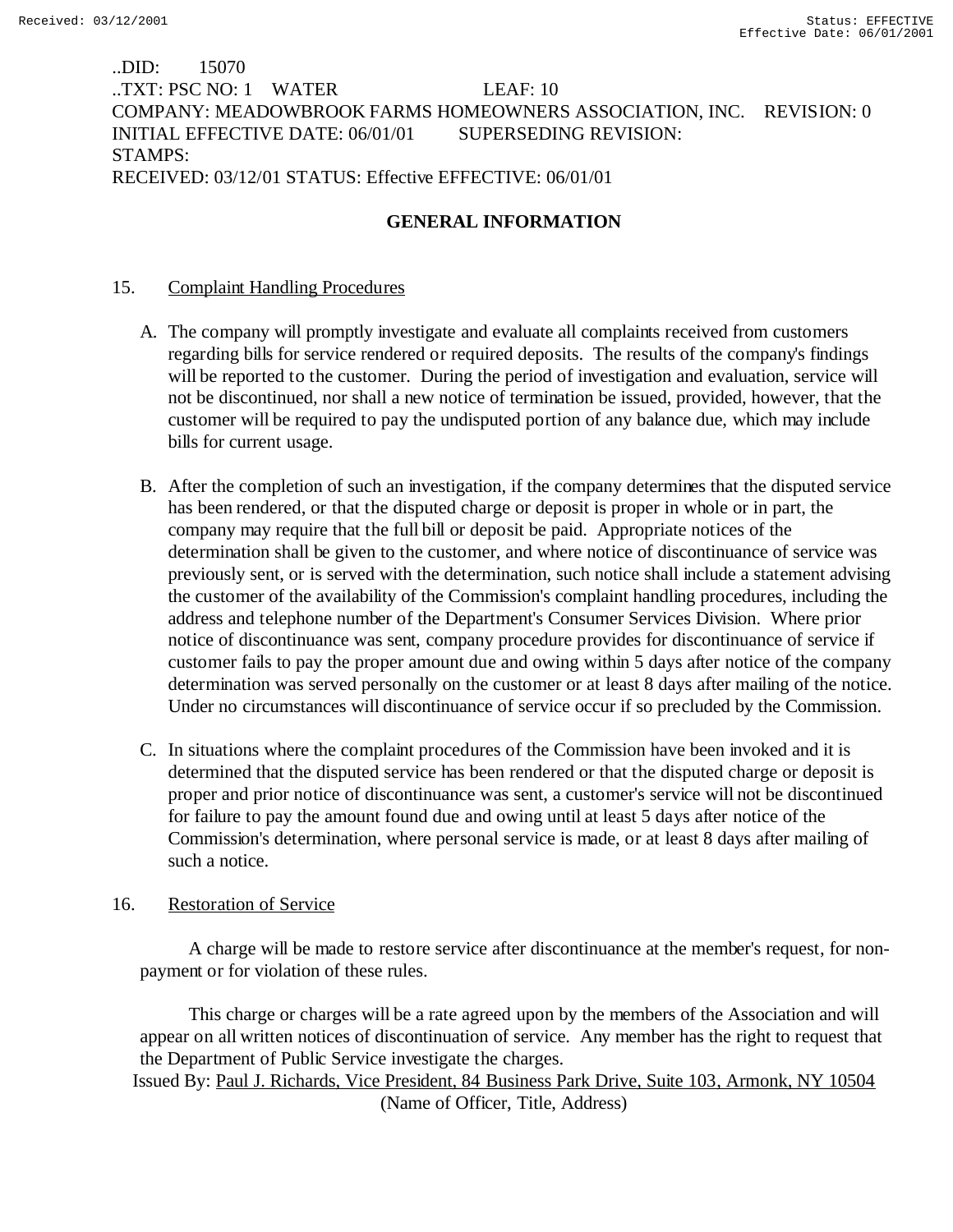# ..DID: 15071 ..TXT: PSC NO: 1 WATER LEAF: 11 COMPANY: MEADOWBROOK FARMS HOMEOWNERS ASSOCIATION, INC. REVISION: 0 INITIAL EFFECTIVE DATE: 06/01/01 SUPERSEDING REVISION: STAMPS: RECEIVED: 03/12/01 STATUS: Effective EFFECTIVE: 06/01/01

# **GENERAL INFORMATION**

In a case where service is being restored after discontinuance for non-payment, the company may require full payment of all arrears as well as the restoration of service charge. If the company and the customer have entered into some form of payment agreement, the agreed upon down payment may be required before service will be restored.

If it becomes necessary to disconnect service at the main because of willful acts of a customer, the service restoration charge will include the actual costs incurred by the company to disconnect and reconnect the service.

### 17. Interest on Customer Overpayments

The company will provide interest on a customer overpayment as follows:

- A. A customer overpayment is defined as payment by the customer to the company in excess of the correct charge for water service supplied to the customer which was caused by erroneous billing by the utility.
- B. The rate of interest on such amounts shall be the greater of the unadjusted customer deposit rate or the applicable late payment rate, if any, for the service classification under which the customer was billed. Interest shall be paid from the date when the customer overpayment was made, adjusted for any changes in the deposit rate or late payment rate, and compounded monthly, until the date when the overpayment was refunded.
- C. The company will not pay interest on customer overpayments that are refunded within 30 days after such overpayment is received by the company.

### 18. Regulation

 All matters, rules and other situations concerning the rendering of water service which are not specifically covered herein or in a provision of the New York State Codes, Rules and Regulations and which are subject to the jurisdiction of the Public Service Commission, and for which a customer and the company cannot agree as to an equitable and fair solution will be referred to said Commission to be resolved. Either the customer or the company may request that a rule or provision of this tariff be changed for a particular situation.